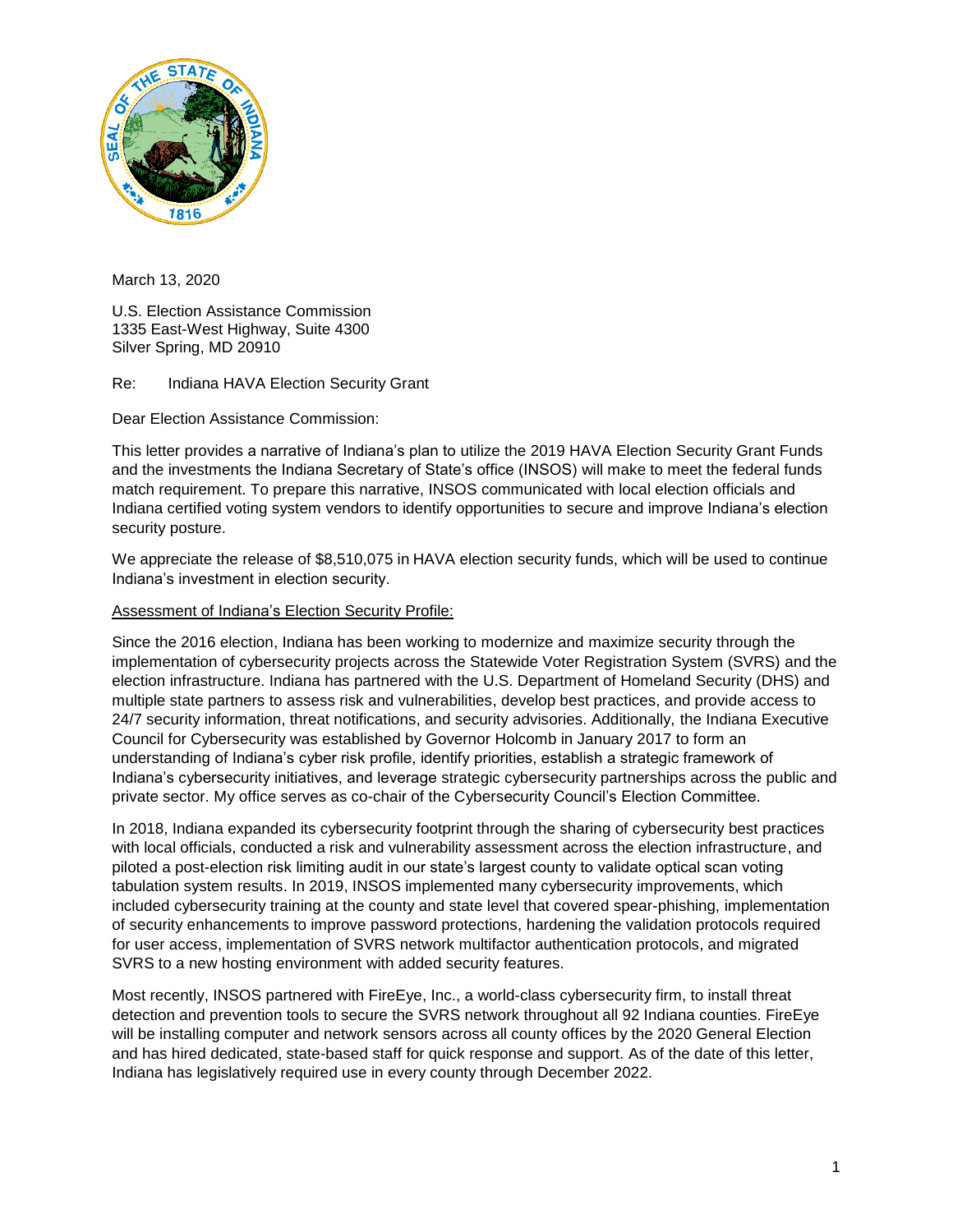## Planned Usage of the 2019 HAVA Elections Security Grant Funds in 2020:

Indiana will implement the following projects based on the system and evaluation outcomes identified in 2018, and the availability of the 2019 HAVA Elections Security Grant Funds:

- 1. Purchase of new voter-verifiable paper audit trail voting equipment; and
- 2. Purchase of voter-verifiable paper audit trail retrofit equipment.

Each project represents a separate initiative designed to enhance Indiana's election and cybersecurity readiness. The largest investment will be in acquiring new voter-verifiable voting equipment.

The first priority is the purchase of new voting machines and voting equipment for some counties. As Indiana works to bring counties into compliance with present-day election security expectations, counties with the greatest needs will be offered an opportunity to upgrade voting systems before the 2020 General Election. This comes at a significant cost, but aids in expanding public confidence in election integrity. Preliminary costs range from \$1,500,000 to \$8,000,000. We expect to refine pricing as vendor negotiations begin in March.

The second priority is the purchase of voter-verifiable paper audit trail (hereon 'VVPAT') equipment. We are happy to report that the election equipment vendor for a majority of counties has designed an attachment compatible with current equipment. As Indiana has previously provided and funded, we may purchase these on the counties' behalf. The expected range in pricing is between \$1,700,000 and \$7,400,000.

The plans described in this narrative are subject to change, based on additional security assessments and evaluations. Refining cost estimates is our first priority and will inform available budgets and capacity in Indiana's remaining election security objectives. Unless otherwise stated, funded improvements will be in place by November 2020.

With regard to our 20% match requirement, as of the date of this letter, Indiana has approximately \$4,000,000 remaining in state-appropriated election security funds. The Indiana legislature has also identified election security as a top priority and has funded it as such. The remaining state balance accounts for approximately 48% of the 2019 HAVA funds, well beyond our 20% match.

Sincerely,

Connie Lausson

Connie Lawson Indiana Secretary of State